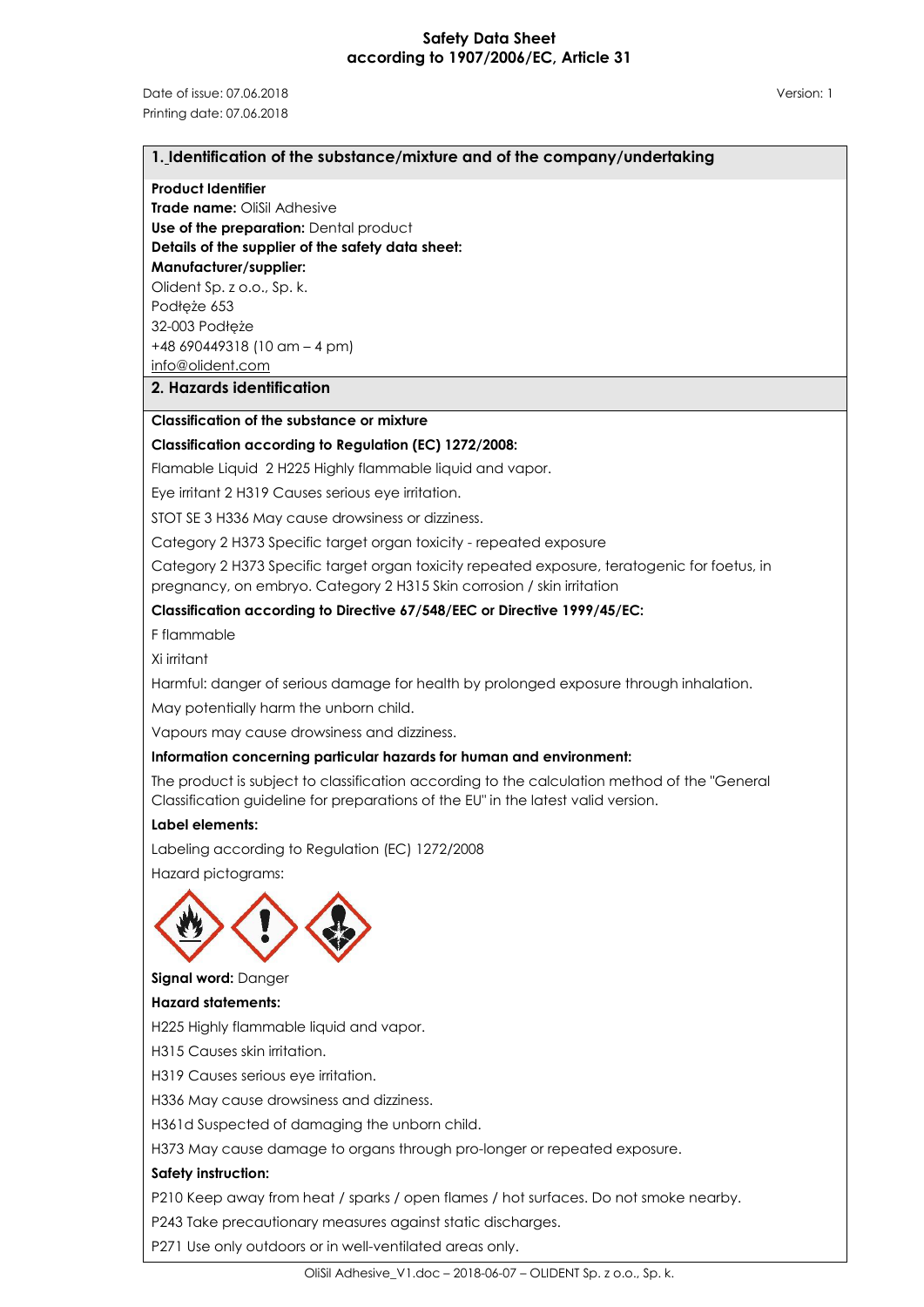P280 Wear protective, clothes, keep eye protection and face protection.

P303 + P361 + P353 IF ON SKIN (or hair): Wash off by soap, soaked

Take off clothing immediately. Wash skin with plenty of water / shower.

P305 + P351 + P338 IF IN EYES: Rinse cautiously with water for several minutes.

Remove contact lenses, if possible. Continue rinsing.

P312 Call a POISON CENTER / inform medical help center if you you feel unwell

P304 + P340 IF INHALED: Remove aggrieved to fresh air and keep at rest in the most position comfortable for breathing.

P302 + P352 IF ON SKIN: Wash with plenty of soap / water.

P332 + P313 If skin irritation occurs: Get medical advice or medical help.

P370 + P378 In case of fire: Use water mist, carbon dioxide or alcohol-resistant foam for extinction.

P403 + P235 Keep in a cool, well-ventilated place.

P501 Dispose of contents, container to disposal / after total allocate use discard in accordance with the disposal instructions (container)

#### **Hazardous ingredients:**

(Labelling): toluene / methylbenzene

#### **Additional information:**

EUH066 Repeated exposure may cause skin dryness or cracking, brittle skin

#### **Other hazards:**

Results of PBT and vPvB assessment: Not applicable

#### **3. Composition/Information of Ingredients**

#### **Chemical characterization:**

### **Description:**

Mixture of ethyl acetate (ethyl acetate) C4H8O2 + alkyl silicone resin + solvent

#### **Hazardous ingredients:**

| <b>Type</b> | CAS no.  | EG-No. / REACH-No. | Substance     | Content% | Classification * Comment          |
|-------------|----------|--------------------|---------------|----------|-----------------------------------|
|             | 141-78-6 | 205-500-4          | ethyl acetate | 50       |                                   |
| <b>INHA</b> | 108-88-3 | $203 - 625 - 9$ /  | toluene       |          | $>$ 12.5 - <25 F, Xn; R11-38-48 / |
|             |          | 01-2119471310-51   |               |          | 20-63-65-67                       |
|             |          |                    |               |          | Repr. 2; H361d                    |
|             |          |                    |               |          | STOT RE 2; H373                   |
|             |          |                    |               |          | STOT SE 3; H336                   |
|             |          |                    |               |          | Skin Irrit. 2; H315               |
|             |          |                    |               |          | Asp. Tox. 1; H304                 |
|             |          |                    |               |          | Flam. Lig. 2; H225                |

#### Type: INHA: Ingredient

[1] = health or environmentally hazardous substance; [2] = substance subject to a Community workplace exposure limit; [3] = PBT substance; [4] = vPvB substance; [5] = SVHC candidate (substance of very high concern).

# **4. First-aid measures**

**General information:** Remove contaminated clothing immediately. Take affected person to safety place to the fresh air. Remember to keep protection measures for rescuers. Observe the selfprotection of the first aider. In Pregnant contact for a medical advice. After directly contact with substance call to doctor because vapors can cause dizziness. Do not leave affected persons without surveillance.

**after skin contact:** Take off soiled or soaked clothing. Immediately wash for 10-15 minutes with plenty of water or soap and water. For large of quantities immediately go under the emergency shower. Call a doctor and name the substance exactly.

**after eye contact:** Immediately rinse with plenty of water for 10-15 minutes. Keep eyelids well open to rinse the entire surface of the eye with eyelids with water. Call a doctor and name the substance exactly.

**after swallowing:** Drink a lot of water in small portions, but only if the person is conscious. Do not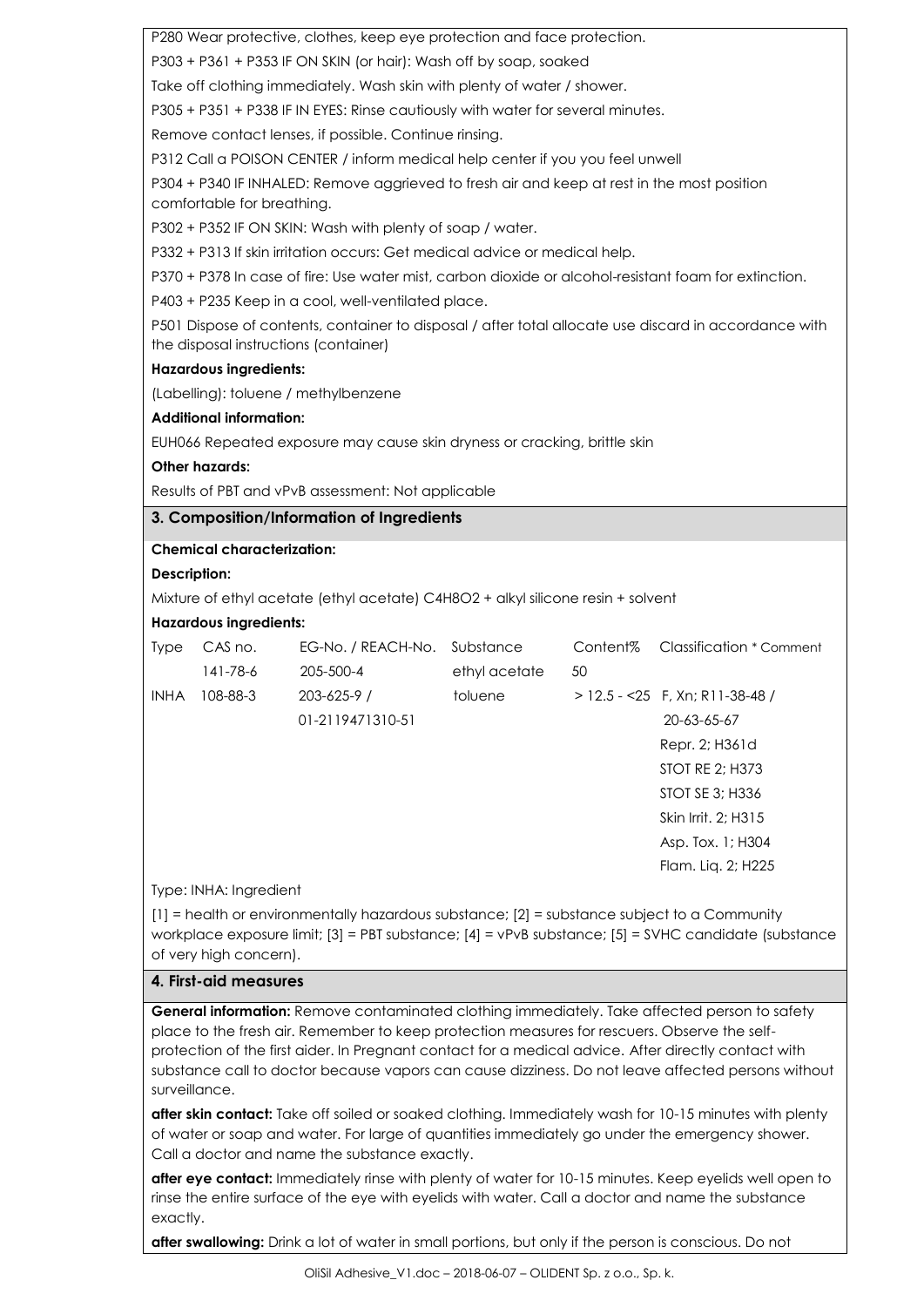induce vomiting. Call your doctor and name the substance exactly.

## **Most important symptoms and effects, both acute and delayed:**

Irritating to skin, eyes and respiratory system; May cause headache, drowsiness; nausea; dizziness; lack of coordination of movements; anesthesia; Loss of consciousness.

# **Indication of any immediate medical attention and special treatment to aggrieved:**

The product may have a harmful effect on fertility (an effect damaging the fetus or impaired reproductive activity of a woman or a man). After the exposure, a specialist consultation is recommended.

### **5. Fire fighting measures**

### **Extinguishing media:**

# **Extinguishing agents:**

CO2, extinguishing powder or water spray. Fight with a larger fire with water spray or alcohol resistant foam.

# **For safety reasons unsuitable extinguishing agents:**

Do not use water in full jet

# **Special hazards arising from the substance or mixture:**

Formation of explosive vapor / air mixtures possible. Incomplete combustion may produce CO. Vapors are sometimes heavier than air and spread on the ground. Inflammation possible over a longer distance.

Do not inhale explosion or combustion gases.

Exposure to combustion products can be a health hazard! Hazardous combustion products: carbon oxides, silicon oxides, incompletely burned hydrocarbons, toxic and very toxic fumes. Upon combustion, strong soot evolution

# **Advice for fire-fighters:**

Special protective equipment for fire-fighters:

Wear full protective suit with self-contained breathing apparatus. Keep on unprotected people away

# **More information**

Fire residues and contaminated extinguishing water must be disposed of in accordance with official regulations.

Cool endangered close containers with water spray.

Fire class: B

Temperature class (DIN 57165): T 2

Explosion group (DIN 57165): II A

# **6. Accidental release measures**

**Personal precautions:** Wear personal protective equipment Keep unprotected people away. Extinguish naked flames. Remove ignition sources. Do not smoke. Avoid sparks. Avoid contact with skin, eyes and clothes. Avoid inhalation of mists and vapors. Ventilate affected areas thoroughly. Take precautionary measures against electrostatic charge. If material has been released, draw attention to the risk of slipping.

**Environmental precautions:** Do not allow to enter into the waters, sewage and soil. If leaking fluid with suitable material (e.g., soil). Hold contaminated water / extinguishing water dispose of in properly labeled containers.

In case of penetration into waters or sewers, inform immediately competent authorities.

**Methods for cleaning up:** Do not wash away with water. Ensure adequate ventilation.

Pick up mechanically and dispose of properly. For small quantities: With liquid-binding material, use diatomite, Dispose of contaminated material as waste according to section 13. Ground need to be dike it's necessary to safety leak substation to containers.

Additional information: Eliminate sources of ignition.

**Additional information:** There is a danger of explosion.

Relevant information in other sections must be observed. This applies in particular to information on personal protective equipment (section 8) and disposal (section 13).

# **7. Handling and storage**

# **Conditions for safe storage, including any incompatibilities:**

Keep container tightly closed and store in a cool, well-ventilated place. (<25 ° C). Requirements for storerooms and containers: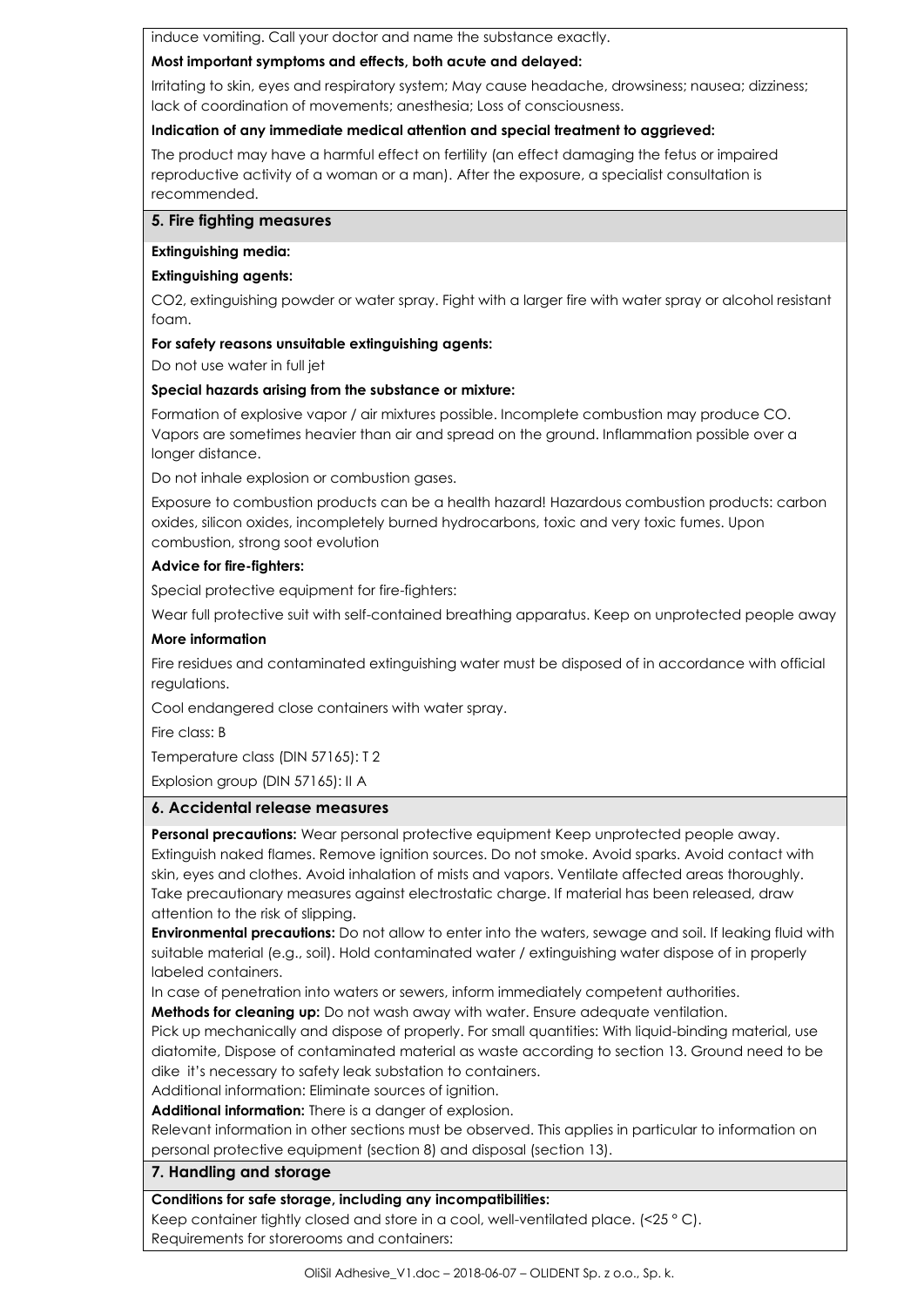| Observe laws and regulations for the storage and use of substances hazardous to water. Suitable                 |                               |  |  |  |  |  |
|-----------------------------------------------------------------------------------------------------------------|-------------------------------|--|--|--|--|--|
| material for tanks and pipelines: steel or stainless steel.<br>Store in a cool place.                           |                               |  |  |  |  |  |
| Ensure good ventilation / exhaust at the work or storage area.                                                  |                               |  |  |  |  |  |
| <b>Storage instructions:</b>                                                                                    |                               |  |  |  |  |  |
| Do not store together with food. Observe joint storage bans of the Regulation on Flammable Liquids              |                               |  |  |  |  |  |
| (VbF).                                                                                                          |                               |  |  |  |  |  |
| Further information about the storage conditions:                                                               |                               |  |  |  |  |  |
| Keep container tightly closed and store in a cool, well-ventilated place.                                       |                               |  |  |  |  |  |
| Ensure adequate ventilation.                                                                                    |                               |  |  |  |  |  |
| <b>Storage class:</b><br>3 Flammable liquids (TRGS 510, storage of hazardous substances in portable containers) |                               |  |  |  |  |  |
| Classification according to Betriebssicherheitsverordnung (BetrSichV) =safety regulation in the                 |                               |  |  |  |  |  |
| workplaces.                                                                                                     |                               |  |  |  |  |  |
| Flammable                                                                                                       |                               |  |  |  |  |  |
| Specific end uses:                                                                                              |                               |  |  |  |  |  |
| No further relevant information available.                                                                      |                               |  |  |  |  |  |
| 8. Physical and chemical properties                                                                             |                               |  |  |  |  |  |
| Appearance:                                                                                                     |                               |  |  |  |  |  |
| Form:                                                                                                           | liquide                       |  |  |  |  |  |
| Color:                                                                                                          | colorless                     |  |  |  |  |  |
| Odor:                                                                                                           | strongly aromatic, fruit-like |  |  |  |  |  |
|                                                                                                                 | Unit<br>Method<br>Value       |  |  |  |  |  |
| Information on change in the physical state                                                                     |                               |  |  |  |  |  |
| Melting point/melting range:                                                                                    | $-84$ ° C (DIN 51751)         |  |  |  |  |  |
| <b>Boiling point/boiling range:</b>                                                                             | 76 - 78 °C (DIN 53757)        |  |  |  |  |  |
| Flash point:                                                                                                    | -4 °C (DIN 51755)             |  |  |  |  |  |
| <b>Autoignition temperature:</b>                                                                                | 460 °C (DIN 51794)            |  |  |  |  |  |
| <b>Explosion hazard:</b>                                                                                        |                               |  |  |  |  |  |
| <b>Explosion limits:</b>                                                                                        |                               |  |  |  |  |  |
| lower:                                                                                                          | 1.2% by volume                |  |  |  |  |  |
| upper:                                                                                                          | 11.5% by volume               |  |  |  |  |  |
| Density:                                                                                                        | $0.95(20^{\circ}C)$<br>g/cm3  |  |  |  |  |  |
| Vapor pressure:                                                                                                 | 100<br>mbar                   |  |  |  |  |  |
| <b>Viscosity:</b>                                                                                               | liquid                        |  |  |  |  |  |
| pH:                                                                                                             | n.a.                          |  |  |  |  |  |
| Solubility in/miscibility with:                                                                                 |                               |  |  |  |  |  |
| Water:                                                                                                          | practically insoluble         |  |  |  |  |  |
| <b>Content of solvents:</b>                                                                                     | 50%                           |  |  |  |  |  |
| <b>Organic solvents:</b>                                                                                        | ethyl acetate                 |  |  |  |  |  |
|                                                                                                                 |                               |  |  |  |  |  |
| 9. Stability and reactivity                                                                                     |                               |  |  |  |  |  |
| <b>Reactivity:</b>                                                                                              |                               |  |  |  |  |  |
| <b>Chemical stability:</b>                                                                                      |                               |  |  |  |  |  |
| <b>Conditions to avoid:</b>                                                                                     |                               |  |  |  |  |  |

To avoid: heat, flames, sparks

# **Possibility of hazardous reactions:**

On reaction of oxidizing agents violent reaction.

# **Conditions to avoid:**

**Incompatible materials:**

strong acids strong alkalis (bases) strong oxidizing agents

# **Hazardous decomposition products:**

acetic acid

Upon thermal decomposition, various substances may be formed whose exact composition depends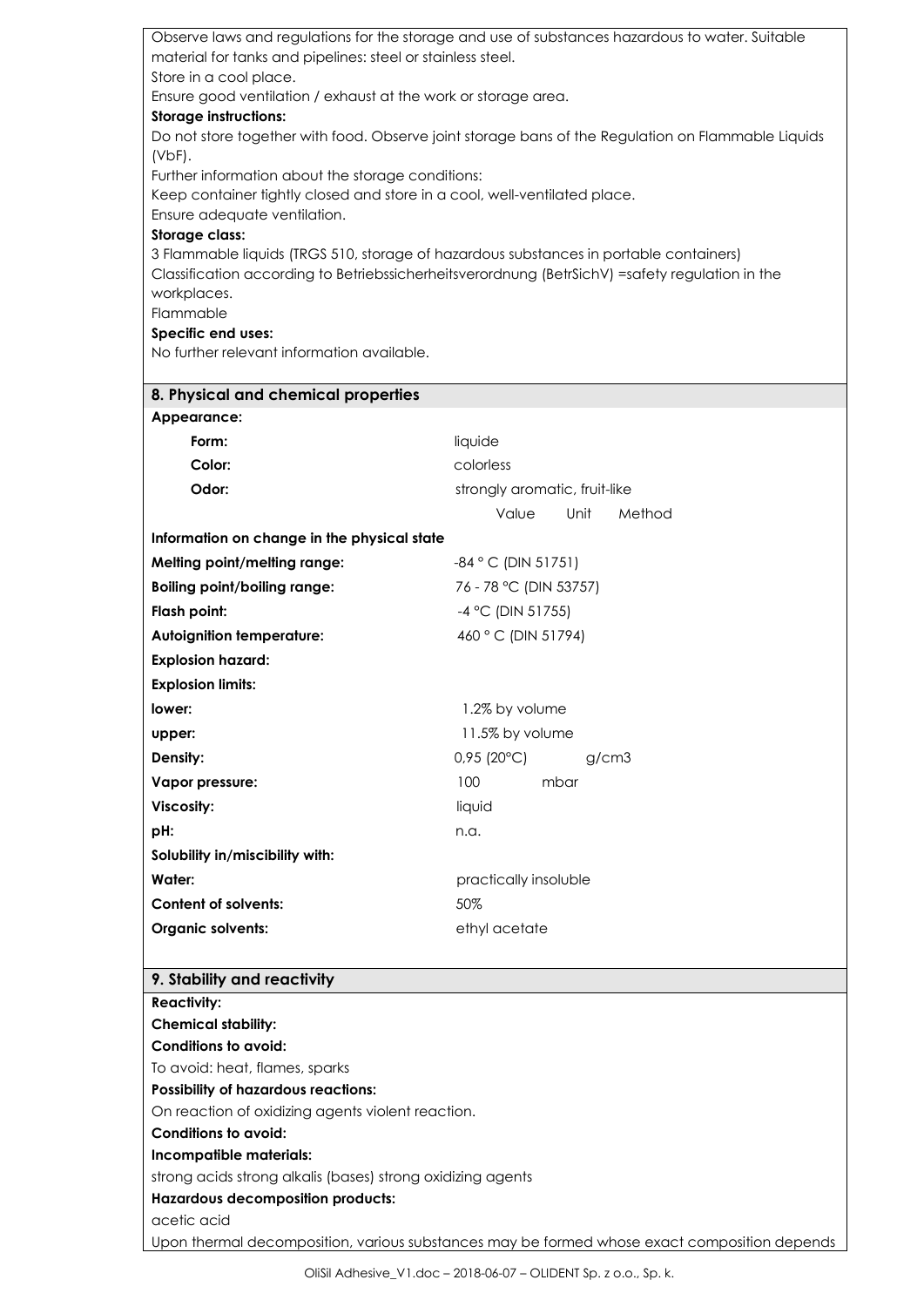on the conditions of decomposition.

At fire formation of carbon monoxide CO and carbon dioxide CO2.

For the amount of silicone present in substance: measurements have shown that at temperatures above about 150 ° C by oxidative degradation, a small amount of formaldehyde is eliminated. Further information: Attacks many plastics and dissolves them.

## **10. Toxicological information**

### **Persistence and degradability:**

Fast photochemical oxidation in the air.

Organic solvent (s): Easily biodegradable. Silicone content: Not biodegradable. Elimination by adsorption on activated sludge.

#### **Data on ingredients:**

### **Toluene:**

Easily biodegradable.

ethyl acetate:

Fully biodegradable.

#### **Bioaccumulative potential: Bioaccumulation is potentially possible.**

#### **Mobility in soil:**

Insoluble in water.

General information:

Keep out of groundwater, waterways or sewers.

Water hazard class:

2 (VwVwS (Germany) of 27.07.2005, Annex 4)

#### **Results of PBT and vPvB assessment:**

PBT: Not applicable.

vPvB: Not applicable.

#### **Other adverse effects**:

No further relevant information available.

# **11. Disposal considerations**

# **The user is advised that other local regulations**

can exist over a disposal.

## **Product**

Recommendation:

Must not be disposed together with household garbage. Do not empty into drains.

Must be subjected to special treatment in accordance with official regulations.

# **Waste code:**

Since 1.1.1999, the waste code numbers are not only product-related but essentially applicationspecific. The waste code number valid for the application can be found in the European Waste Catalog.

Uncleaned packaging

# **Recommendation:**

Disposal according to official regulations.

Completely empty and purify reconditioning or reprocessing. Caution: Residues in the containers may pose an explosion hazard. Do not cut, puncture or weld uncleaned containers.

# **12. Transport information**

**Rating: Dangerous goods**

**UN number: UN 1294, UN 1173**

# **UN proper shipping name: 1294 toluene, solution, 1173 ETHYLACETATE**

**Transport hazard classes:**

# **Land transport ADR / RID:**

Rating: Dangerous goods

UN No .: 1294, 1173

Designation: toluene, solution, ETHYLACETATE